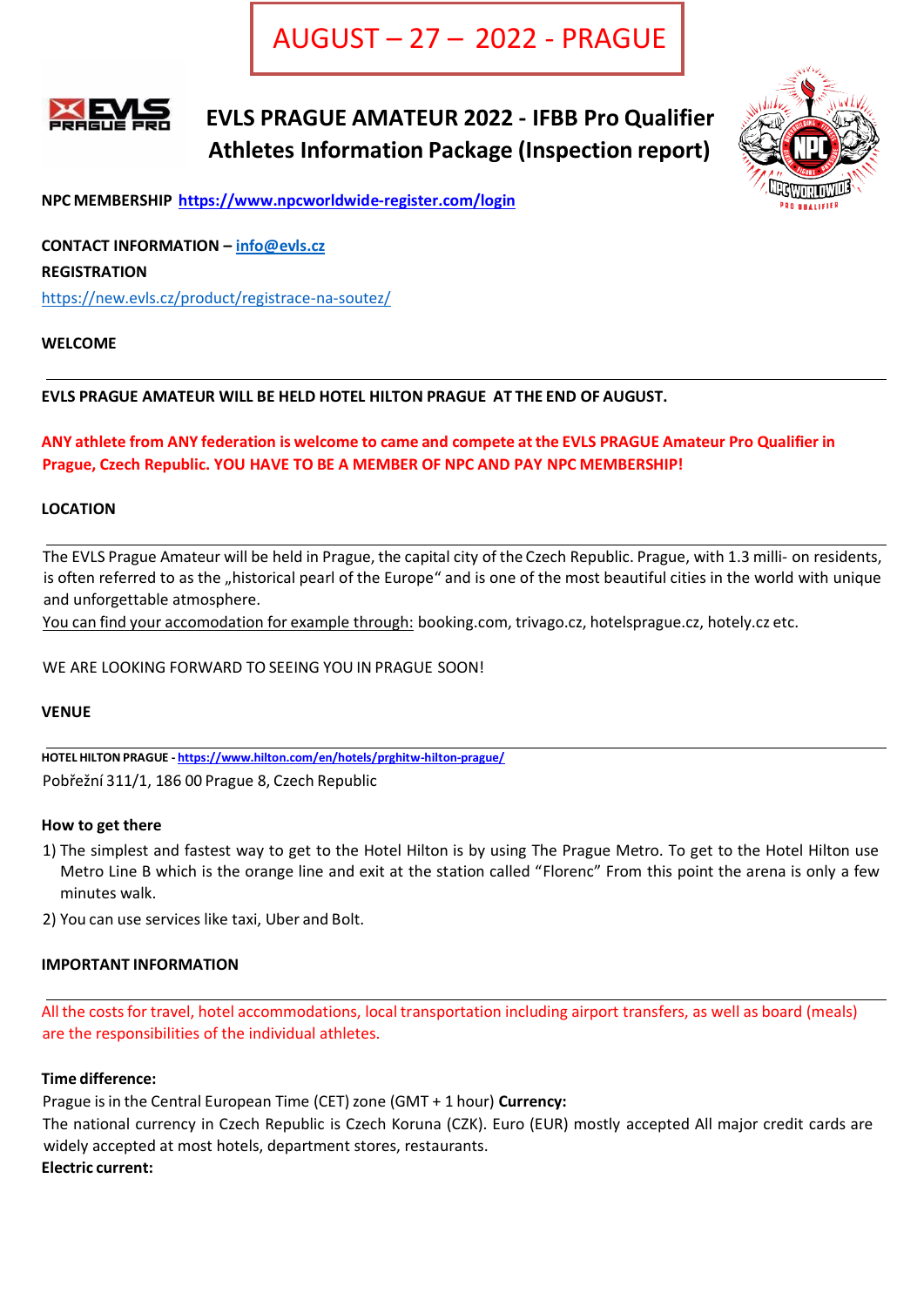230 V, 50 Hz. Plugs and sockets of type C and E. Better to

check at[: http://www.worldstandards.eu](http://www.worldstandards.eu/) **VISA:**

Citizens of the EU as well as Iceland, Norway, Lichtenstein, and Switzerland don't need visa to enter the Czech Republic. Passport or ID is required only. Other countries citizens may need a visa. A uniform Schengen (short-stay) visa allows its holder to stay in the Schengen Area for the duration identified in the visa, which can be 90 days at most. It is issued for one entry, two entries or multiple entries and as an airport transit visa. Information available at: [https://www.mzv.cz/jnp/en/information\\_for\\_aliens/general\\_visa\\_information/index.html](https://www.mzv.cz/jnp/en/information_for_aliens/general_visa_information/index.html)

An Official Letter of Invitation will be made available if required.

Pease send us important information (athletes name, passport number, date of arrival and date of departure, the name of the hotel where you will stay in Prague).

## Detailed information at:

[https://www.mzv.cz/jnp/en/information\\_for\\_aliens/short\\_stay\\_visa/list\\_of\\_states\\_whose\\_citizens\\_are\\_exempt/index.](https://www.mzv.cz/jnp/en/information_for_aliens/short_stay_visa/list_of_states_whose_citizens_are_exempt/index.html) [html](https://www.mzv.cz/jnp/en/information_for_aliens/short_stay_visa/list_of_states_whose_citizens_are_exempt/index.html)

## **Tanning/PRO TAN**

provided and serviced exclusively by ProTan USA. ProTan team will be available for all participating athletes just like to their pro colleagues. Complete tanning color application always together with posing oil application at time of prejudging, finals and superfinals including touch-up after prejudging will be available**.**

For reservations & booking please visite: <https://www.protan-europe.com/book-your-tan/383>. Compulsory backstage fee in Muslcleware: 25 EUR ( payment right on the place ).

The contest has banned all tans that can be wiped off!

#### **SUPERFINALS AND PRO CARDS**

Top 1 from each division:

**MEN'S BODYBUILDING MEN'S PHYSIQUE MEN´S CLASSIC PHYSIQUE WOMEN'S BIKINI WOMEN'S FIGURE WOMEN´S WELLNESS WOMEN´S FITNESS**

#### **REGISTRATION**

Welcoming all Amateur Athletes to compete at and be a part of EVLS PRAGUE!

**EVLS Prague Amateur Pro Qualifier is OPEN TO ALL COMPETITORS around the world, regardless of federation affiliation. No qualifications are necessary!**

## **!! REGISTRATION [–](https://new.evls.cz/product/registrace-na-soutez/) <https://new.evls.cz/product/registrace-na-soutez/> !!**

EVLS Prague Amateur Pro Qualifier will serve as an official pro qualifier for the IFBB Pro League. Overall winners will **receive profesional status to compete in the IFBB Pro League.**

#### **Online registration (Online register and payment)**:

- Categories awarded with the Pro Cards: 250 EUR per competitor,
- Junior and Master categories: 175 EUR per competitor
- For juniors and masters wishing to compete in the second category the additional fee of 90 EUR will be charged.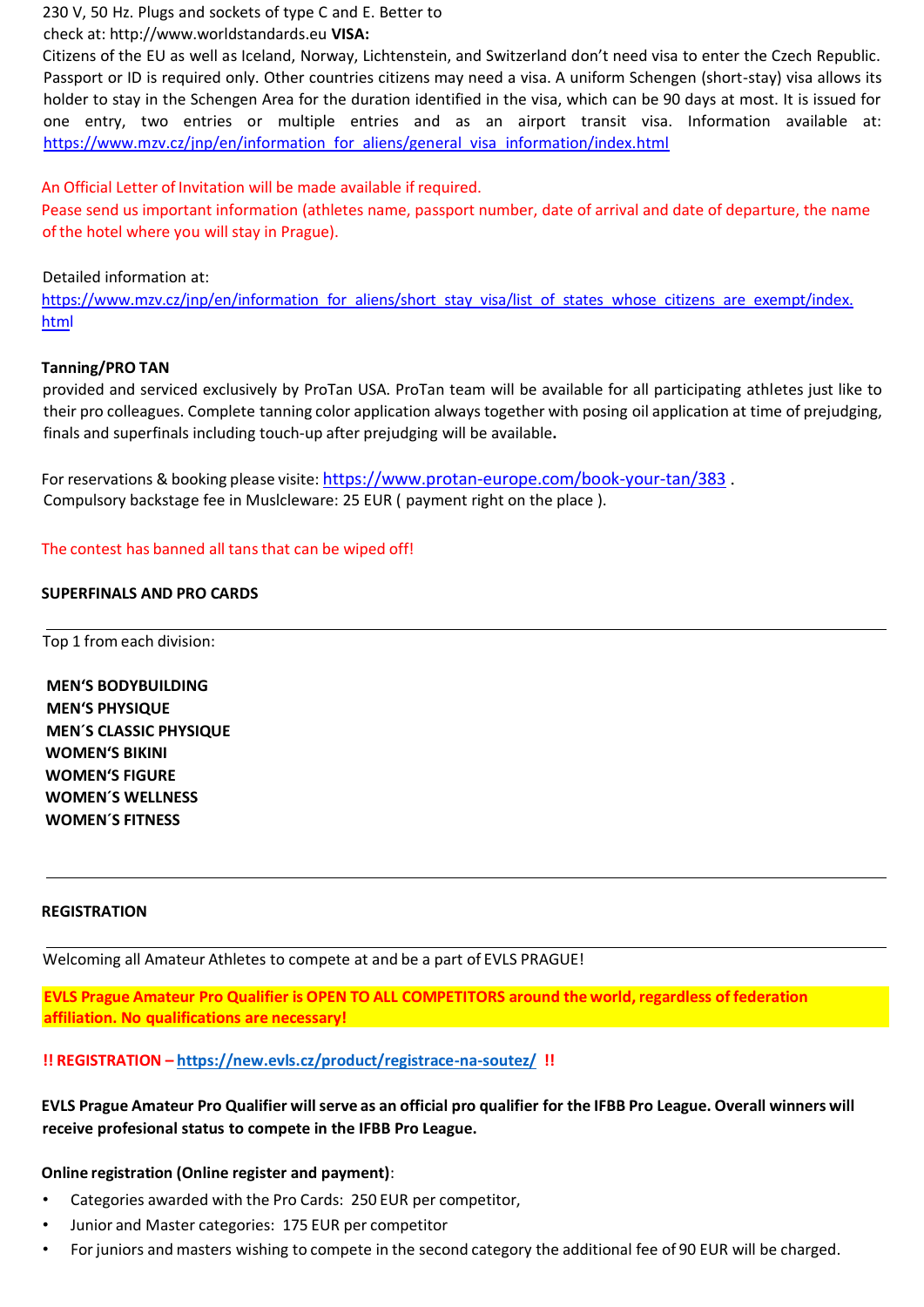**Backstage coach fee**: 25 EUR per coach.

Backstage coach fee will be sold during on-line registration.

In order to ensure a smooth registration/weigh-in, please bring the following:

- 1. Government Issued ID (for those competing in Junior, Masters),
- 2. The copy of your payment confirmation
- 3. Your posing music (depend on category).

All posing music with 60 seconds for Men's bodybuilding, Women's Physique, Men's Classic Physique and 90 seconds for Women's fitness competitors must be the only track on CD or USB disc. Each competitor must affix his name on the CD for an easy identification. The use of profane, vulgar and offensive language is strictly prohibited in the posing music. It is your responsibility to verify your CD is working. If for any reason your CD does not play, the DJ will play music at his discretion.

**It is a competitor's responsibility to comply with IFBB PRO Qualifier Rules and Regulations!!!** Please visit the IFBB PRO website for more information: <https://www.ifbbpro.com/international-regional-and-pro-qualifier-rules/>

# **CATEGORIES**

| <b>CATEGORIES</b>         |                                                       |  |
|---------------------------|-------------------------------------------------------|--|
| <b>WOMEN'S CATEGORIES</b> |                                                       |  |
| <b>DIVISION</b>           | <b>CATEGORY</b>                                       |  |
| <b>WOMEN'S BIKINI</b>     |                                                       |  |
| Class A                   | Up to and including 5' 1" (155 cm)                    |  |
| Class B                   | Over 5' 1" and up to and including 5' 2 %" (159 cm)   |  |
| Class C                   | Over 5' 2 %" and up to and including 5' 4" (163 cm)   |  |
| Class D                   | Over 5' 4" and up to and including 5' 5 %" (166 cm)   |  |
| Class E                   | Over 5' 5 1/2" and up to and including 5' 7" (170 cm) |  |
| Class F                   | Over 5' 7" (170 cm)                                   |  |
| JUNIOR (16-23 yrs.)*      | <b>OPEN CLASS</b>                                     |  |
| <b>WOMEN'S FIGURE</b>     |                                                       |  |
| Class A                   | Up to and including 5' 4" (163 cm)                    |  |
| Class B                   | Over 5' 4" and up to and including 5' 6" (168 cm)     |  |
| Class C                   | Over 5' 6" (168 cm)                                   |  |
| <b>WOMEN'S WELLNESS</b>   |                                                       |  |
| Class A                   | Up to and including 5' 4" (163 cm)                    |  |
| Class B                   | Over 5' 4" and up to and including 5' 6" (168 cm)     |  |
| Class C                   | Over 5' 6" (168 cm)                                   |  |
| <b>WOMEN'S FITNESS</b>    |                                                       |  |
| Class A                   | Up to and including 5' 3" (160 cm)                    |  |
| Class B                   | Over 5' 3" (160 cm)                                   |  |
| <b>MEN'S CATEGORIES</b>   |                                                       |  |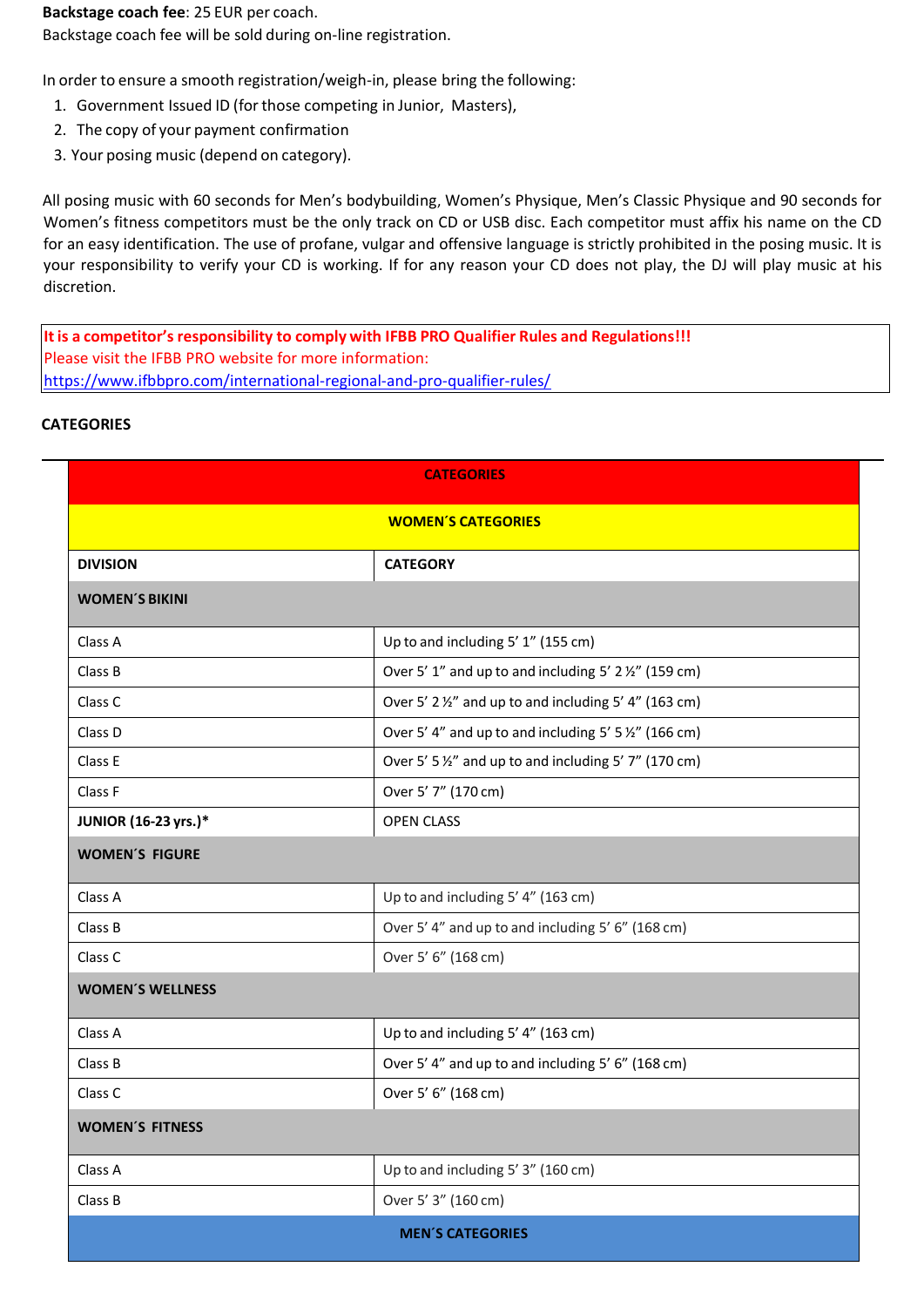| <b>MEN'S BODYBUILDING</b>     |                                                               |  |
|-------------------------------|---------------------------------------------------------------|--|
| Bantamweight                  | Up to and including 143 ¼ lbs (65 kg)                         |  |
| Lightweight                   | Over 143 % lbs (65 kg) up to and including 154 % lbs (70 kg)  |  |
| Middleweight                  | Over 154 % lbs (70 kg) up to and including 176 % lbs (80 kg)  |  |
| Light-Heavyweight             | Over 176 % lbs (80 kg) up to and including 198 % lbs (90 kg)  |  |
| Heavyweight                   | Over 198 ¼ lbs (90 kg) up to and including 225 ¼ lbs (102 kg) |  |
| Super Heavyweight             | Over 225 % lbs (102 kg)                                       |  |
| JUNIOR (16-23 yrs.)*          | <b>OPEN CLASS</b>                                             |  |
| MASTER (over 45 yrs.)*        | <b>OPEN CLASS</b>                                             |  |
| MASTER (over 55 yrs.)*        | <b>OPEN CLASS</b>                                             |  |
| <b>MEN'S PHYSIQUE</b>         |                                                               |  |
| Class A                       | Up to & including 5' 7" (170 cm)                              |  |
| Class B                       | Over 5' 7" and up to and including 5' 8" (173 cm)             |  |
| Class C                       | Over 5' 8" and up to and including 5' 9" (175 cm)             |  |
| Class D                       | Over 5' 9" and up to and including 5' 11" (180 cm)            |  |
| Class E                       | Over 5' 11" and up to and including 6' (183 cm)               |  |
| Class F                       | Over 6' (183 cm)                                              |  |
| JUNIOR (16-23 yrs.)*          | <b>OPEN CLASS</b>                                             |  |
| <b>MEN'S CLASSIC PHYSIQUE</b> |                                                               |  |
| Class A                       | up to and including 5' 7/170 cm                               |  |
| Class B                       | over 5' 7", up to and including 5' 10"/178 cm                 |  |
| Class C                       | over 5' 10""/178 cm                                           |  |
| JUNIOR (16-23 yrs.)*          | <b>OPEN CLASS</b>                                             |  |
| MASTER (over 45 yrs.)*        | <b>OPEN CLASS</b>                                             |  |
| MASTER (over 55 yrs.)*        | <b>OPEN CLASS</b>                                             |  |

#### **IMPORTANT INFORMATIONS:**

\*Master/Junior Categories winner will be not eligible to apply forthe IFBB Professional League Card. **Note:** if less than 6 athletes in a class, classes will be combined, wherever possible.

| **MEN'S CLASSIC PHYSIQUE - Maximum bodyweight limits                                             |                                     |  |
|--------------------------------------------------------------------------------------------------|-------------------------------------|--|
| <b>Class "A", (up to and including 5' 7/170 cm)</b> - must make weight as indicated below:       |                                     |  |
| Up to and including $5'$ 4" (163 cm)                                                             | Up to and including 160 lbs (73 kg) |  |
| Over 5'4", up to and incl 5' 5" (165 cm)                                                         | Up to and including 165 lbs (75 kg) |  |
| Over 5'5", up to and incl 5' 6" (168 cm)                                                         | Up to and including 170 lbs (77 kg) |  |
| Over 5'6", up to and incl 5' 7" (170 cm)                                                         | Up to and including 175 lbs (79 kg) |  |
| Class "B" (over 5' 7", up to and including 5' 10"/178 cm) - must make weight as indicated below: |                                     |  |
| Over 5'7", up to and incl 5' 8" (173 cm)                                                         | Up to and including 182 lbs (83 kg) |  |
| Over 5'8", up to and incl 5' 9" (175 cm)                                                         | Up to and including 190 lbs (86 kg) |  |
| Over 5'9", up to and incl 5' 10" (178 cm)                                                        | Up to and including 197 lbs (89 kg) |  |
| Class "C" (over 5' 10""/178 cm) - must make weight as indicated below:                           |                                     |  |
| Over 5'10", up to and incl 5"11" (180 cm)                                                        | Up to and including 205 lbs (93 kg) |  |
| Over $5'11''$ , up to and incl $6'0''$ (183 cm)                                                  | Up to and including 212 lbs (96 kg) |  |